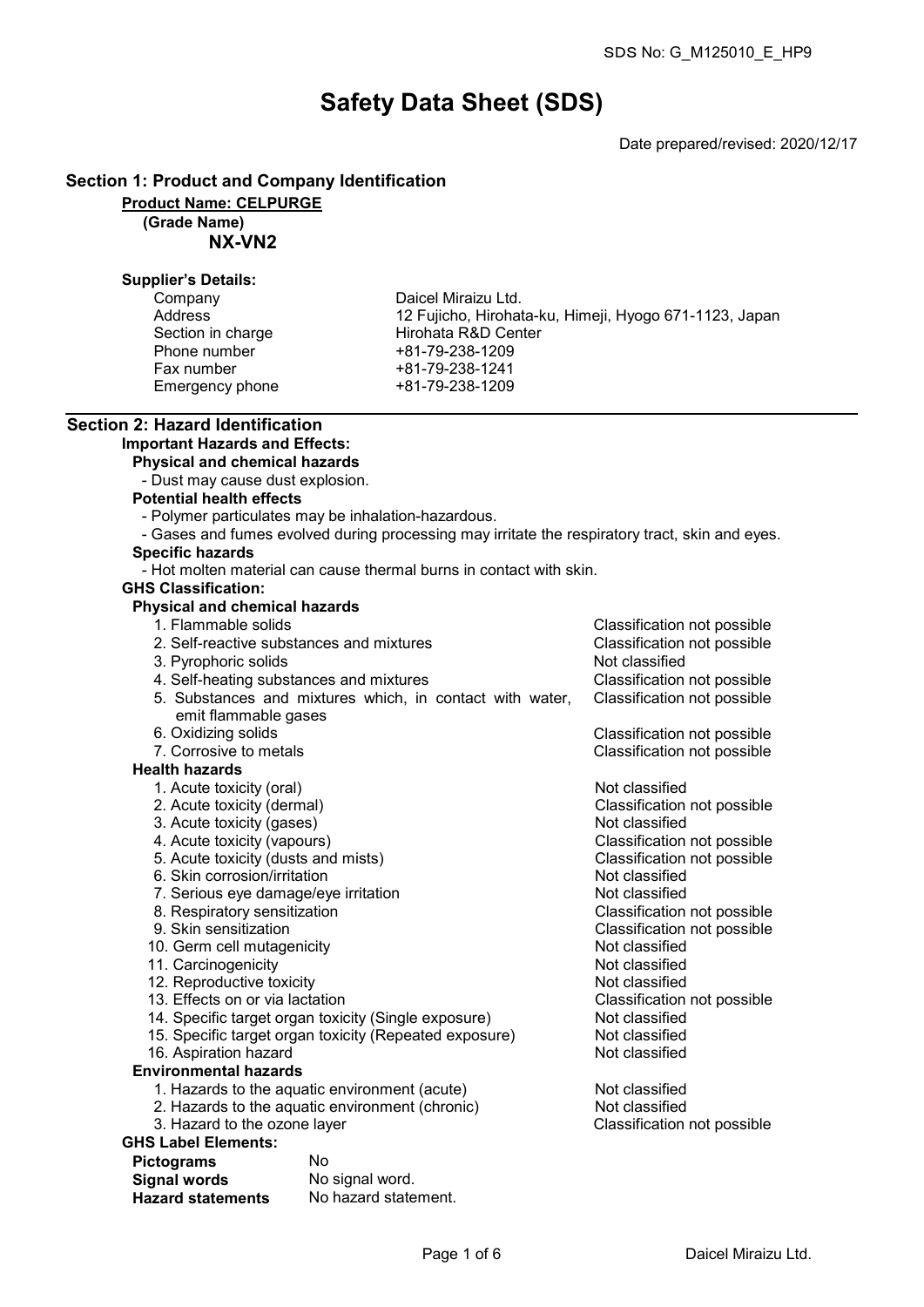#### Precautionary statements

**Prevention** 

- Read the Safety Data Sheet (SDS) before handling the material. Do not handle until all safety precautions have been understood.

- Use protective gears when you handle the material.

- Provide a local ventilation system in the processing room.
- Avoid release to the environment.

- Use appropriate fire extinguisher in case of fire.

Response

- IF IN EYES: Rinse cautiously with water for several minutes. Remove contact lenses, if present and easy to do. Continue rinsing.

- If eye irritation persists: Get medical advice/attention.

- IF ON SKIN: Wash with plenty of water.

#### **Storage**

- Protect from sunlight. Store away from heat, open flames and all ignition sources.

Disposal

- Dispose of contents and container should be in accordance with applicable laws and ordinances.

#### Section 3: Composition/Information on Ingredients Substance/Mixture: Mixture Ingredients: Styrene-acrylonitrile copolymer(SAN) Others (Trade Secret) Composition: SAN GAN Equal to or greater than 90 mass percent<br>Others Charles Channel Less than 10 mass percent Less than 10 mass percent \* Trade secret as to precise ratio of ingredients. Hazardous Ingredients/Impurities, which are within the meaning of the GHS, and are present above cut-off level: Styrene Less than 0.3 mass percent Published Reference No. of Gazette (Japan): SAN:6-126 CAS No: SAN:9003-54-7

## Section 4: First-Aid Measures

#### Inhalation:

If inhaled a volume of vapors or gases of the hot molten material, remove victim to fresh air and keep at rest. Get medical attention in case having coughs, breathing or other difficulties.

#### Skin Contact:

Wash with water. Get medical attention in case of suffering from eczema. If contacted with condensates of gases evolved from the hot molten material, wash thoroughly with soapy water. If contact with the hot molten material, cool in clean water and get medical attention.

#### Eye Contact:

Rinse eyes with plenty of water immediately. Rubbing eyes may cause irritation or injure the cornea. Remove contact lenses, if present and easy to do. Get medical attention in case of any abnormalities.

#### Ingestion:

No acute toxicity if swallowed. If large amount swallowed, get medical attention.

#### Section 5: Fire-Fighting Measures

#### Extinguishing Media:

Water, carbon dioxide, dry chemical, foam

#### Specific Hazards arising from the Chemical:

The material may produce intense heat, dense black smoke, toxic fumes of gases containing carbon dioxide, carbon monoxide and nitrogen/phosphorus/halogen compounds on combustion.

#### Special Protective Actions for Fire-Fighters:

Fire-fighters should be equipped with self-contained breathing apparatus and wear proper protective equipment (helmet with face shield, bunker coats, gloves and rubber boots).

### Section 6: Accidental Release Measures

Personal Precaution, Protective Equipment and Emergency Procedures: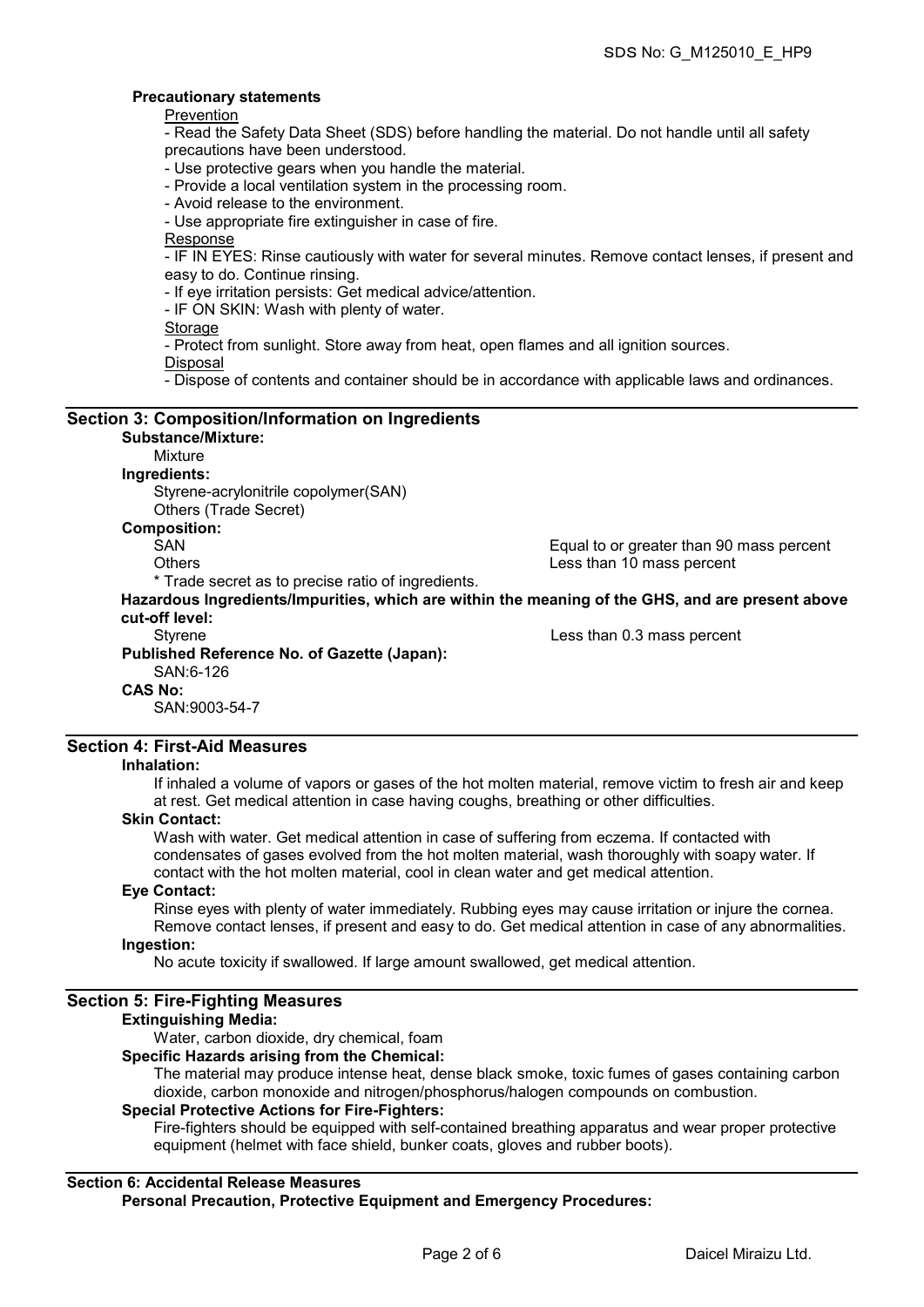Spilled material may cause slippage. Collect and dispose them with proper protective gears on if spilled.

#### Environmental Precautions:

Spills and releases of the material might cause environmental pollution. Immediate and full recovery should be done if accidentally spilled or released.

#### Methods and Materials for Containment and Cleaning Up:

Shovel and sweep up spills and releases, or use industrial vacuum cleaner. Put them into container for disposal.

#### Second Accident Prevention Measure:

Eliminate heat, open flames and all ignition sources nearby.

#### Section 7: Handling and Storage

#### Handling:

#### Technical measure

- Wear protective gears to avoid burn on molding process.
- Wear protective gears to avoid contact in eyes or on skin, and to avoid inhalation, whenever gases,

fumes or dusts are generated on handling or processing. Local ventilation may be recommended. Hygienic measure

- Gases and fumes evolved during processing may irritate the respiratory tract and skin, large amount of them might cause nausea and headache in certain people. Avoid inhalation.

#### Precautions for safe handling

- Molten material under high temperature may decompose and produce hazardous gases and may ignite at worst when left in air uncooled, so cool it down (for example, in water) immediately.
- Molten material inside the heating unit (for example, heating barrel of injection machine) under high temperature may produce hazardous gases when left for a time, so be careful.
- Dust emerged from cutting, sanding, grinding or other mechanical processing may cause dust
- explosion with static discharge or electrical sparks. Keep work places clean to avoid accumulation. Storage:

#### Conditions for safe storage

- Protect from sunlight. Keep away from heat, open flames and all ignition sources. Take precautionary measures against static discharge. Protect from water and moisture. Avoid overload to prevent collapse of cargos.

#### Specific designs for vessels

- No information is available.

#### Section 8: Exposure Controls/Personal Protection

#### Control Concentration:

Not established.

#### Tolerable Concentration:

Not established. The figures shown below can be used for reference.

Japan Association of Industrial Health (2014) Class 3 dust

|                     | TWA                                     | respirable | 2 mg/m $3$         |
|---------------------|-----------------------------------------|------------|--------------------|
|                     | TWA                                     | total      | $8 \text{ mg/m}^3$ |
| <b>ACGIH (2012)</b> | PNOS (Particle Not Otherwise Specified) |            |                    |
|                     | TLV-TWA respirable                      |            | 3 mg/m $3$         |
|                     | <b>TLV-TWA</b>                          | total      | 10 mg/m $3$        |
|                     |                                         |            |                    |

#### Engineering Measure:

Gases and fumes may be evolved during processing at high temperature, therefore, installation of local ventilation is recommended.

#### Respiratory Protection:

Dust respirator should be worn in mechanical processing or sanding of moldings that may cause dust. In high gases/fumes concentration area, a chemical cartridge respirator (for organic chemicals) should be worn.

#### Hand Protection:

Use adiabatic gloves in handling molten material.

#### Eye Protection:

Use protective goggles in operations that may cause dust.

#### Skin and Body Protection:

Wear clothes with long sleeves in handling hot molten material.

#### Section 9: Physical and Chemical Properties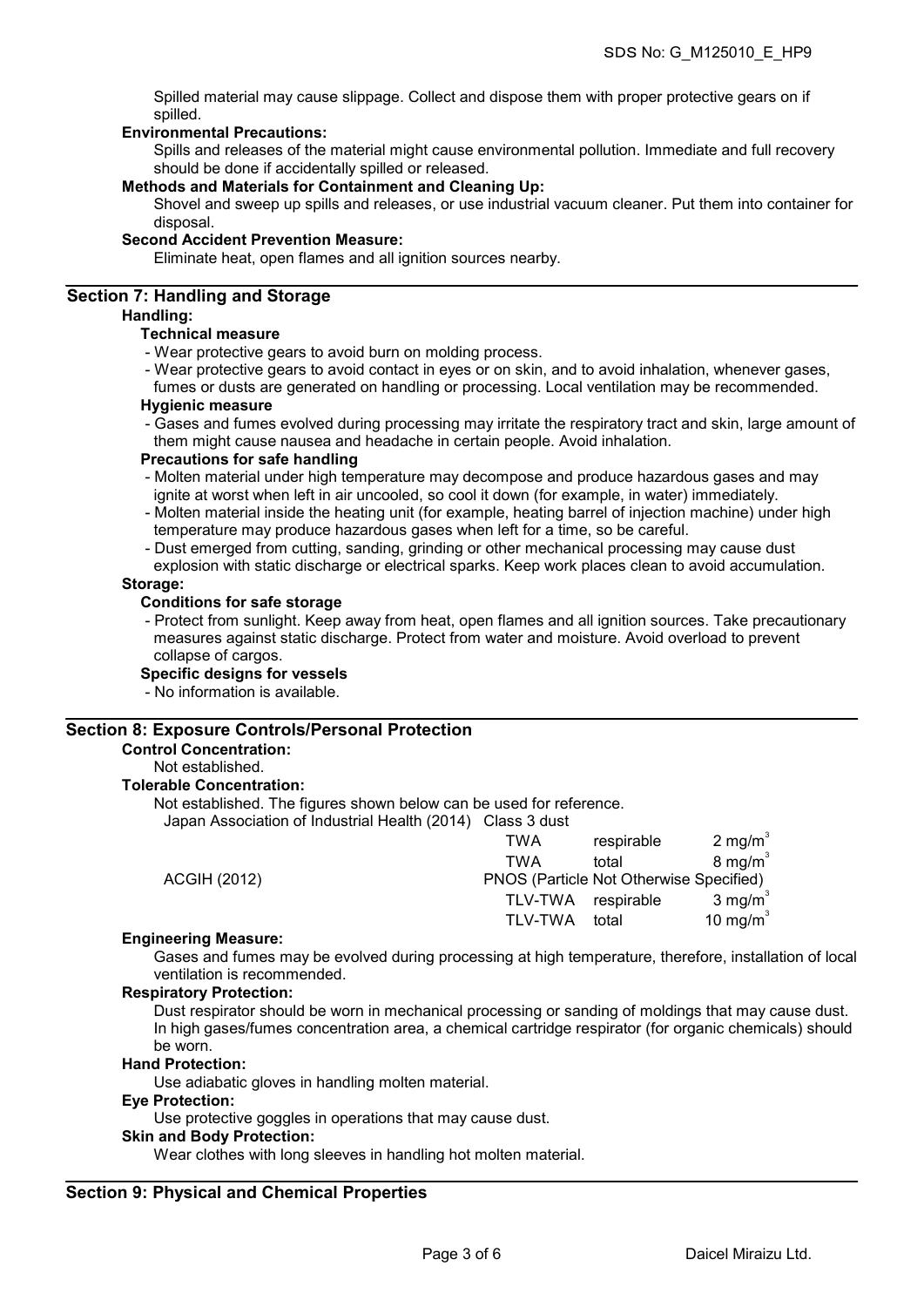| <b>Physical State:</b>                               | Solid in granular shape                               |
|------------------------------------------------------|-------------------------------------------------------|
| Colour:                                              | Indefinite (the colour differs depening on the colour |
|                                                      | number)                                               |
| Odour:                                               | Odourless (normal temperature)                        |
| <b>Melting Point/Freezing Point:</b>                 | Shows no definite melting point.                      |
| <b>Flammability:</b>                                 | May catch fire                                        |
| <b>Upper/Lower Flammability or Explosive Limits:</b> | No information                                        |
| <b>Flash Point:</b>                                  | No information                                        |
| <b>Auto-Ignition Temperature:</b>                    | No information                                        |
| Solubility:                                          | Insoluble in water                                    |
| <b>Vapour Pressure:</b>                              | No information                                        |
| <b>Relative Density:</b>                             | Approx.1.1                                            |
| <b>Particle Characteristics:</b>                     | Polymer particles might form explosive gas mixture    |

#### Section 10: Stability and Reactivity

Reactivity:

The material does not react with water.

Chemical Stability:

Stable in normal storage and handling.

#### Possibility of Hazardous Reactions:

No information

Conditions to Avoid:

Handling and storage near heat, open flames and all ignition sources. Storage under sunlight. Incompatible Materials:

#### None

#### Hazardous Decomposition Products:

The material may produce dense black smoke, toxic fumes of gases containing carbon dioxide, carbon monoxide and nitrogen/phosphorus/halogen compounds on combustion.

#### Section 11: Toxicological Information

Acute Toxicity (Oral): No data available Acute Toxicity (Dermal): No data available Acute Toxicity (Gases): No data available Acute Toxicity (Vapours): No data available Acute Toxicity (Dusts and Mists): No data available Skin Corrosion/Irritation: No data available (Gases/fumes evolved during drying/processing may be irritative.) Serious Eye Damage/Eye Irritation: No data available (Gases/fumes evolved during drying/processing may be irritative.) Respiratory Sensitization: No data available Skin Sensitization: No data available Germ Cell Mutagenicity: No data available Carcinogenicity: No data available Reproductive Toxicity: No data available Effects on or via Lactation: No data available Specific Target Organ Toxicity (Single Exposure): No data available Specific Target Organ Toxicity (Repeated Exposure): No data available Aspiration Hazard: No data available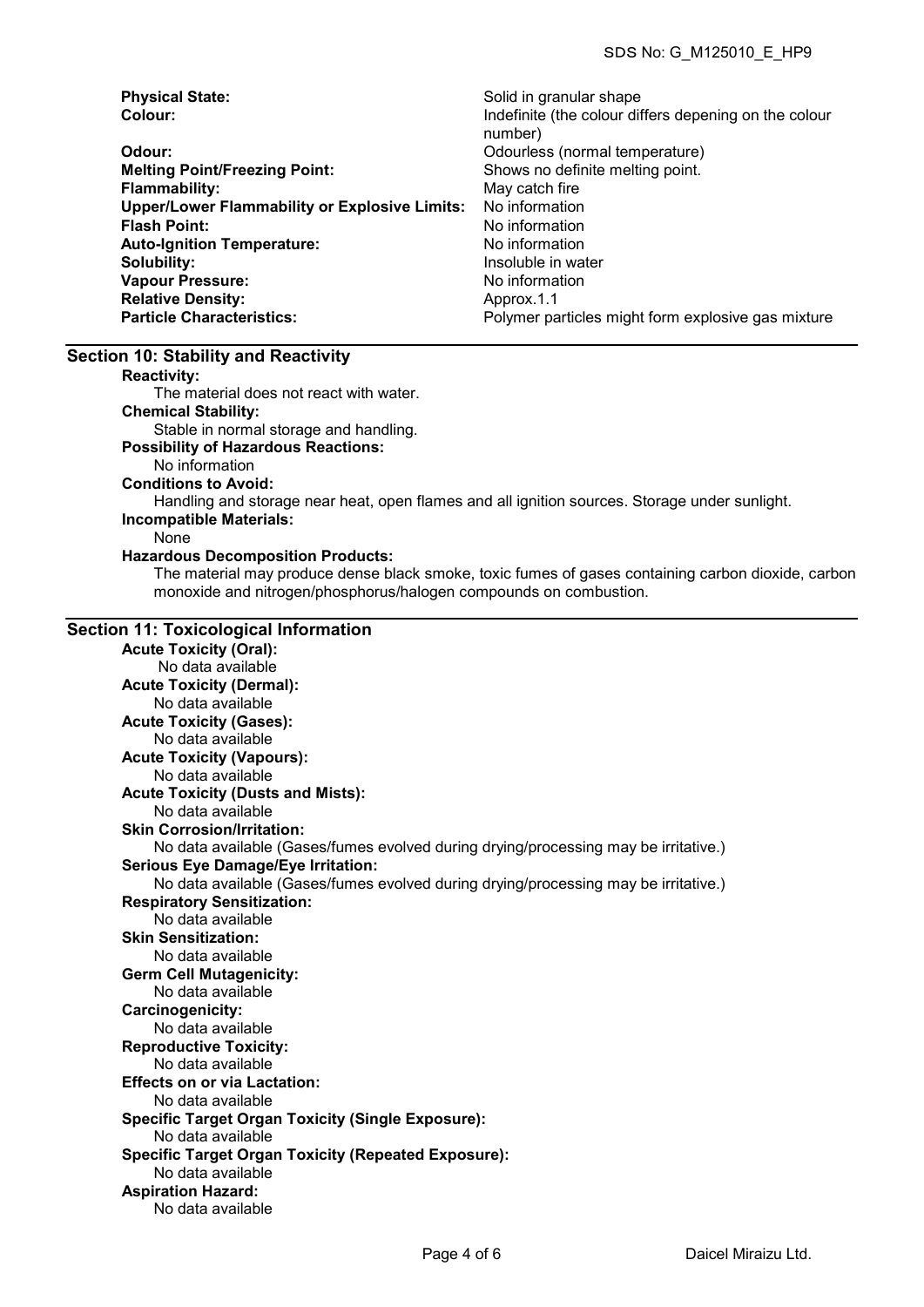#### Section 12: Ecological Information

#### Toxicity:

No data available Persistence and Degradability: No data available Bioaccumulative Potential: No data available

#### Mobility in Soil:

No data available

#### Hazard to the ozone layer:

# No data available

# Other adverse effects:

Never be abandoned or dumped in any ocean or water area in order to prevent marine animals and birds from ingesting.

#### Section 13: Disposal Consideration

Dispose of the material and its container should be in accordance with applicable laws and ordinances.

#### Section 14: Transport Information

The material is not classified as dangerous/hazardous substance/mixture under any international transport regulations by road, rail, sea or air.

| UN Number:                        |
|-----------------------------------|
| <b>UN Proper Shipping Name:</b>   |
| <b>UN Transport Hazard Class:</b> |
| <b>UN Packing Group:</b>          |
| <b>Environmental Hazards:</b>     |

Not classified Not classified Not classified Not classified Not classified as marine pollutant substance/mixture according to the IMDG Code.

#### Special Precautions for users:

- Secure the containers firmly to prevent collapse of cargos.

- Avoid wetting or rough handling to prevent the containers from damage.
- Spilled material may cause a slipping hazard, therefore, collect them immediately if spilled.

#### Section 15: Regulatory Information

#### Domestic Regulation(Japan):

#### The Fire Defense Law

- Designated as Flammables (3,000kg or above in storage).

#### Poisonous and Deleterious Substances Control Law

- Not designated as poisonous nor deleterious substances.

#### Pollutant Release and Transfer Register (PRTR Law)

- The material(s) does not contain any relevant substances.

#### Industrial Safety and Health Law (Article 57-2)

- The products contain the following chemical substances subjected to notification. Styrene (No.323)

# Wastes Disposal and Public Cleaning Law

- Industrial Waste (Waste Plastics)

#### Foreign Exchange and Foreign Trade Law

- Goods relevant to row 16 of appended Table 1 of Export Trade Control Order.

#### International Regulation:

The material is not subject to the Montreal Protocol on Substances that Deplete the Ozone Layer, the Stockholm Convention on Persistent Organic Pollutants nor the Rotterdam Convention on the Prior Informed Consent Procedure for Certain Hazardous Chemicals and Pesticides in International Trade.

# Section 16: Other Information

#### Disclaimer:

- The information herein has been prepared on the basis of the materials, information, and data available at the time being drawn up. The information may be revised with subsequently acquired knowledge. Normal handling has been presupposed for the precautionary items. Safety measures appropriate to application and usage should be taken in special handling or usage.
- User is solely responsible for decision of applying the information herein in usage of the appropriate products.